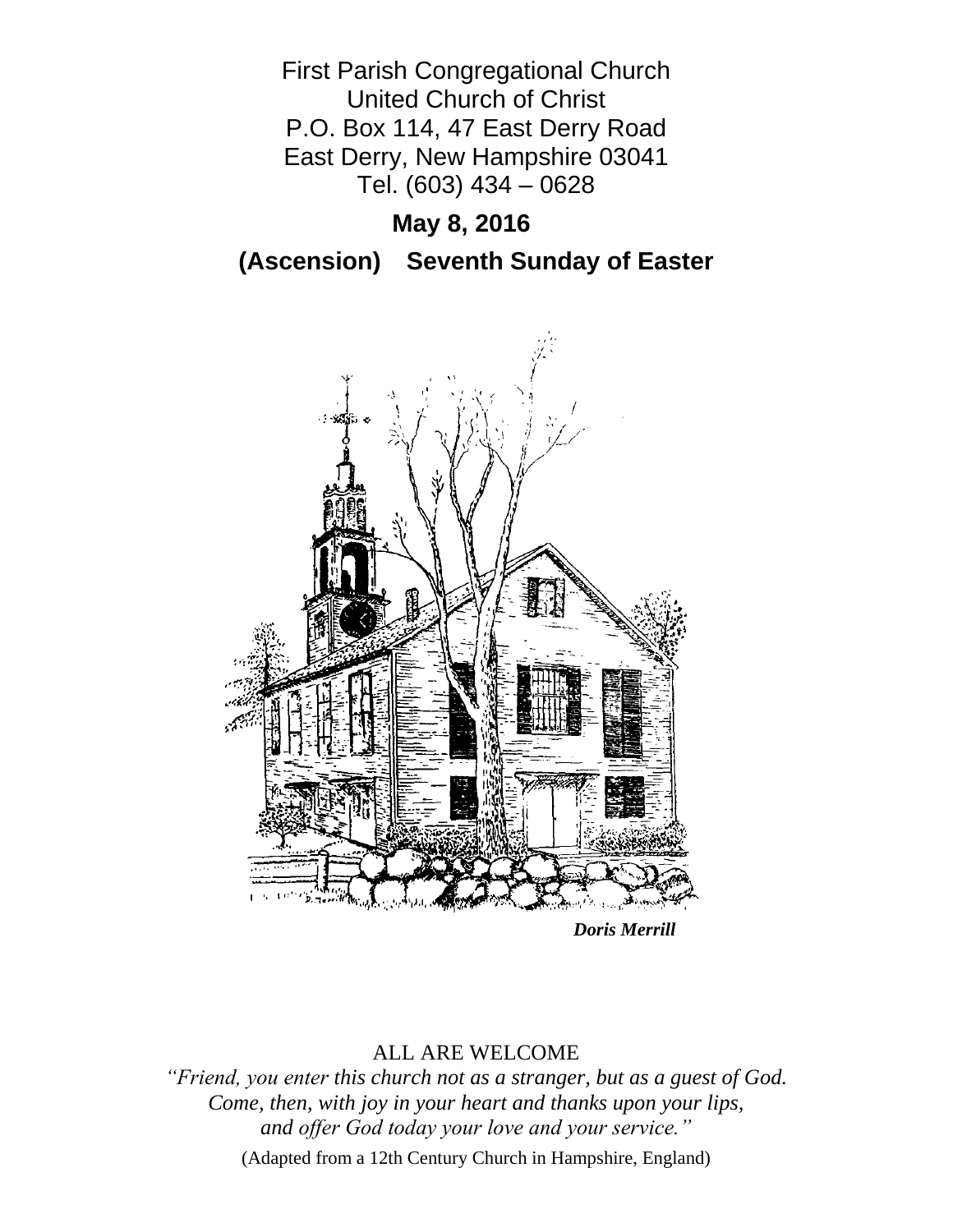# *May 8, 2016 Celebrating Ascension & Seventh Sunday of Easter*

**Jesus said:** '*Come, you that are blessed by my Father, inherit the kingdom prepared for you from the foundation of the world;* 

*for I was hungry and you gave me food, I was thirsty and you gave me something to drink, I was a stranger and you welcomed me,* 

*I was naked and you gave me clothing, I was sick and you took care of me, I was in prison and you visited me*.' (Matthew 25:34-36)

WELCOME & ANNOUNCEMENTS; SHARING JOYS & CONCERNS

## **WE GATHER INTO THE PRESENCE OF GOD**

\*HYMN NO. 307 *"Glorious Things of You are Spoken"*

\*CALL TO WORSHIP

One: Clap your hands, all you people of God. Sing praises to our Ruler, sing praises!

**All: God reigns among us and far beyond us. We celebrate the immeasurable greatness of God.**

One: We are called to be witnessing people. Testify, then, to God's loving purpose in Jesus Christ.

**All: Christ is head over all things for the church. We celebrate the Christ's resurrection and ascension.**

\*PRAYER OF INVOCATION (in unison)

**We come seeking a presence that shakes foundations and helps us build new ones. We come with all our wounds, asking for healing. We come, remembering our baptism and wanting to claim the difference that makes in our lives. We come through shadowy clouds of our unbelief, seeking the brightness of your glory, O God. We want a faith to sustain us through times of trial and testing. Be powerfully present with us, gracious Spirit. Amen.**

\*SONG OF PRAISE #236 **Halle, halle, halleluja. Halle, halle, halleluja.**

**Halle, halle, halleluja. Halle, halle, halleluja.**

## **WE INVITE FORWARD GOD'S LITTLE CHILDREN**

*At this time, all children are invited to come forward for the children's offering, and children's time. An offering is not required for participation. All are welcome, especially first time visitors.*

CHILDREN'S OFFERING "*Jesus Loves Me"*

PRAYER OF DEDICATION (in unison)

**Dear God, we offer you our gifts with thanks and praise, be with us and guide us all of our days. Teach us how to love each other, and to shine your light into the world. Amen.**

CHILDREN'S MESSAGE **Pastor Heidi** Pastor Heidi Pastor Heidi Pastor Heidi Pastor Heidi

THE LORD'S PRAYER

**Our Father, who art in heaven, Hallowed be Thy name. Thy kingdom come; Thy will be done; on earth as it is in heaven. Give us this day our daily bread and forgive us our debts as we forgive our debtors. Lead us not into temptation, but deliver us from evil; for Thine is the Kingdom, and the Power, and the Glory forever. Amen**. (Children and youth may now go to their classes.)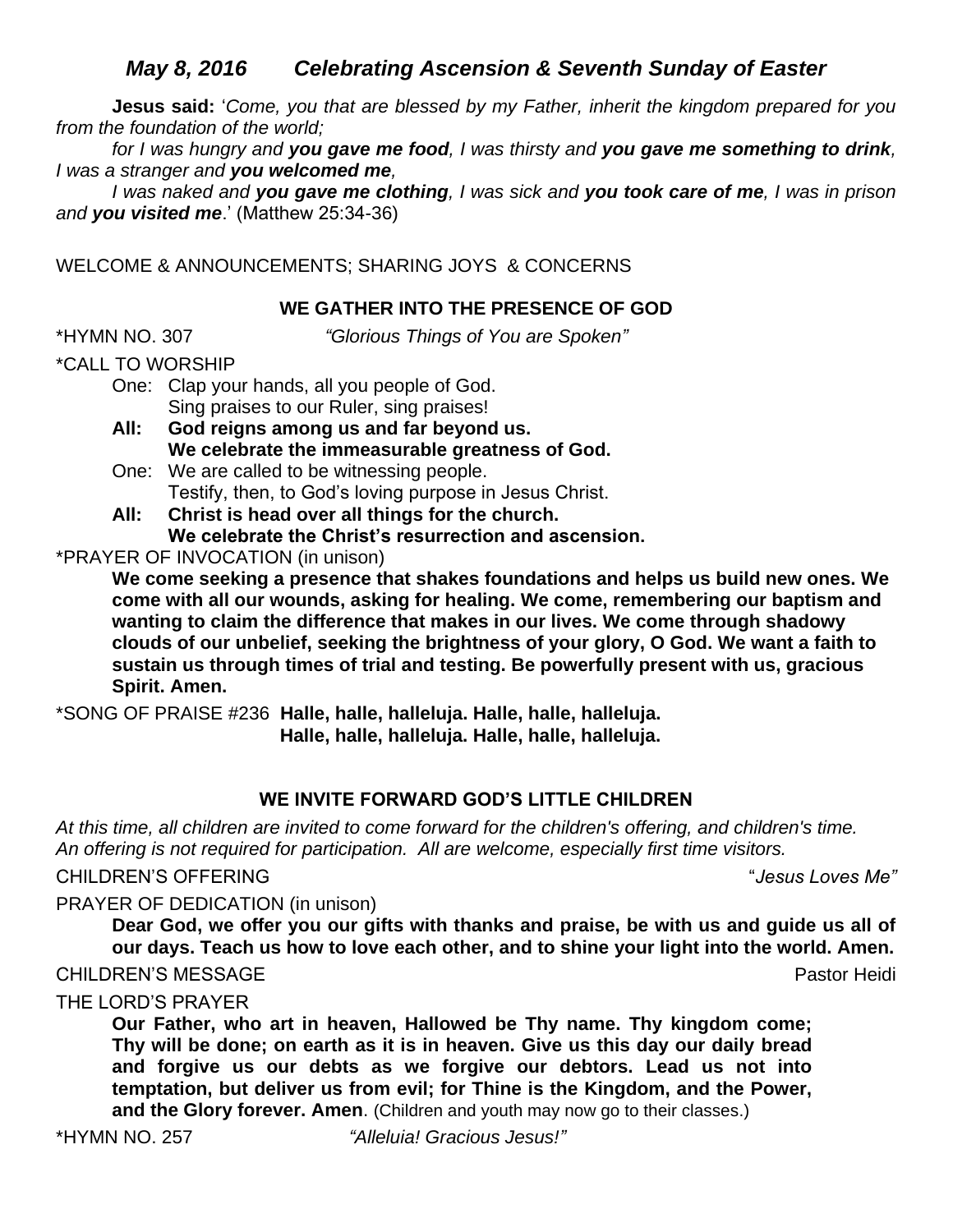### **WE ARE THE HANDS AND FEET OF CHRIST**

### MISSION MOMENT: STRENGTHEN THE CHURCH – Beth Hunter

#### **WE HEAR GOD'S WORD FOR US**

| <b>OLD TESTAMENT</b> | Psalm 47                   | (O.T. p. 572)             |
|----------------------|----------------------------|---------------------------|
| <b>NEW TESTAMENT</b> | Gospel of Luke 24:44-53    | (N.T. p. 93)              |
|                      | Gospel of John 17:20-26    | (N.T. p. 116)             |
| <b>SERMON</b>        | "That They May All Be One" | The Rev. Dr. Deborah Roof |
| <b>CHOIR ANTHEM</b>  | "I Will Give You Rest"     | <b>Larry Shackley</b>     |

#### **WE RESPOND WITH PRAYER**

PASTORAL PRAYER

CHORAL RESPONSE *"Be Still and Know that I Am God"* Bell

#### **WE RESPOND WITH OUR FINANCIAL GIFTS**

## OFFERTORY INVITATION

There is a time when it is appropriate to stand gazing into the heavens. There are seasons for withdrawing to pray. But there are also times to get to work. As we offer ourselves in the service of Jesus Christ, we return our tithes and extra gifts to extend ministry beyond the limits of our own reach.

OFFERTORY MUSIC

\*DOXOLOGY #780 **Praise God from whom all blessings flow; Praise God, all creatures here below; Praise God above, you heavenly host: Praise Father, Son, and Holy Ghost.**

## \*PRAYER OF DEDICATION

**With joy and gladness we dedicate our gifts to the service of Jesus Christ. May the abused find solace and courage; abusers be led to new awareness, sensitivity, and change; prisoners know the release from bondage; and all humankind be led to accept the saving grace of Jesus Christ. To this end, we offer ourselves with these gifts. Use us as ambassadors of your love. Amen.**

## **WE ARE SENT OUT TO LOVE AND SERVE A LOVING, SERVING GOD**

| *HYMN NO. 393                           | "Blest Be the Tie that Binds"                                                   |          |
|-----------------------------------------|---------------------------------------------------------------------------------|----------|
| <b>BENEDICTION RESPONSE</b>             | "May You Run and Not Be Weary"                                                  | Murekami |
| <b>POSTLUDE</b>                         |                                                                                 |          |
| *Indicates all that are able may stand. |                                                                                 |          |
|                                         | ELOMERC The flowers today are given by Wendy and Miles Ctogge in bones of their |          |

FLOWERS – The flowers today are given by Wendy and Mike Staggs in honor of their 11<sup>th</sup> wedding anniversary!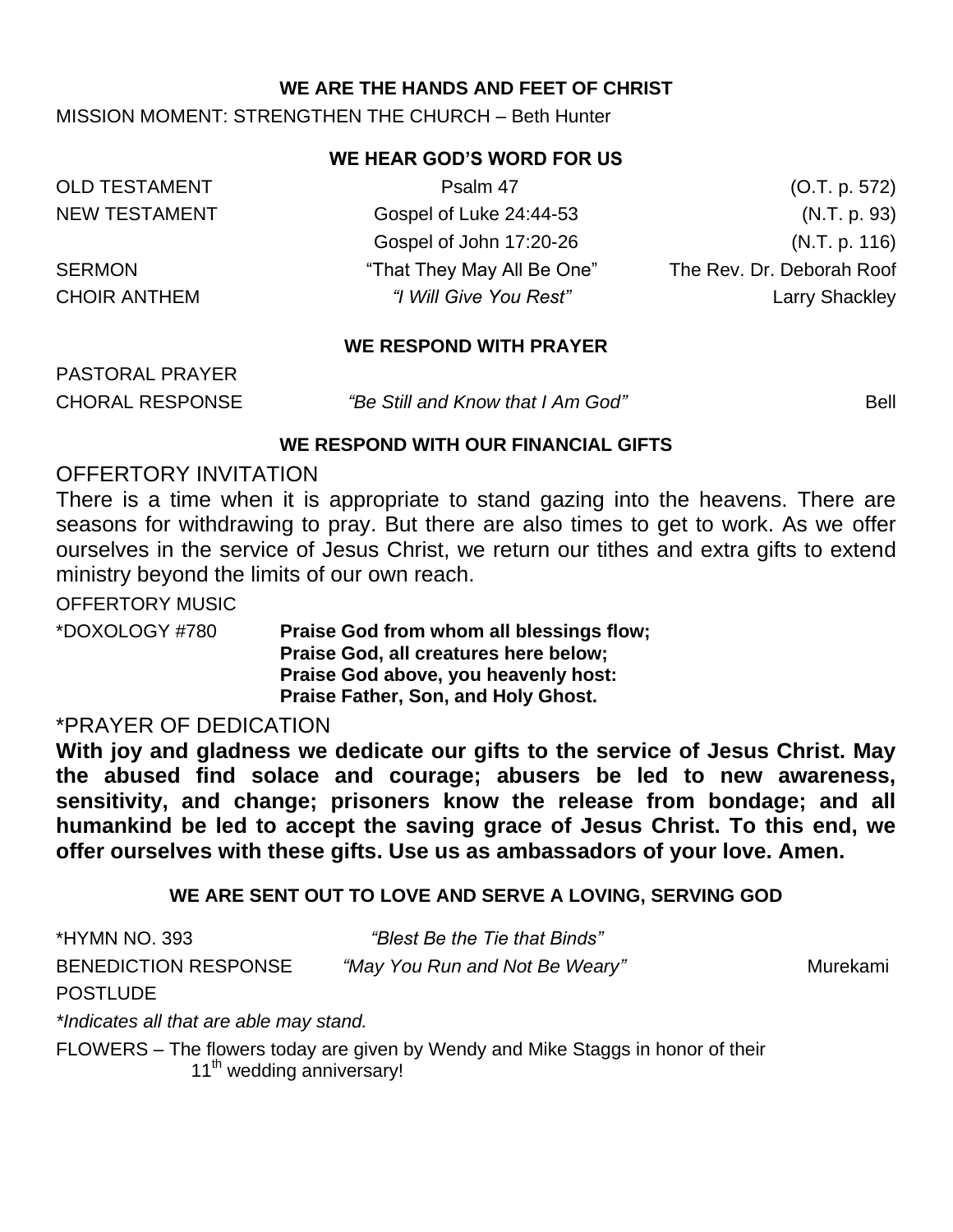MINISTERS OF THE CHURCH Members of the Congregation DEACONS OF THE MONTH Carol Bates and Cyndi Gray LAY READER **Diane Gordon** USHERS **Stanley and Holly Gorgol** Tom and Andrea Cooper Michael Bryan GREETER(s) Betsy McCall PASTOR The Rev. Dr. Deborah Roof ASSOCIATE PASTOR The Rev. Heidi Carrington Heath MUSIC DIRECTOR Susan Handy ACCOMPANIST/ORGANIST ACCOMPANIST/ORGANIST ADMINISTRATIVE ASSISTANT AND THE Lindsey Roman

#### **First Parish Activity Calendar**

#### **Sunday, May 8**

- 9:00am Sr. Choir Rehearsal ~ Luke 10:00am Worship ~ Currier
- 10:15am Sunday School ~ John
- 11:15am Children's Choir ~ Luke
- 11:30am Mission ~ A/B
- 11:35am Handchime Rehearsal ~ Luke
- 12:00pm Christian Ed ~ Nursery

#### **Monday, May 9**

7:00pm Finance ~ Cook

7:00pm Troop 405 ~ Currier/AB/Nursery

#### **Tuesday, May 10**

- 9:30am Nutfield Gym ~ Currier
- 4:00pm GS Troop 20993 ~ Currier
- 6:15pm GS Troop 20321 ~ Luke
- 6:30pm Bible Study ~ Currier
- 7:00pm Music Committee ~ A/B
- 7:00pm OA ~ Nursery
- 6:30pm AA Book Study ~ Nursery

#### **Wednesday, May 11**

| 8:30am              | Rehab Fundraising Com. $\sim$ A/B |
|---------------------|-----------------------------------|
| 12:30 <sub>pm</sub> | $K.I.T. \sim$ Currier             |
| 6:00 <sub>pm</sub>  | GS Troop $13152 -$ John           |

### **Thursday, May 12**

| 4:30 <sub>pm</sub> | Daisy Trp $11080 \sim$ John          |
|--------------------|--------------------------------------|
| 6:30 <sub>pm</sub> | $CS$ Pack 405 $\sim$ Currier/Luke/AB |
| 7:00pm             | $Sr.$ Choir $\sim$ Luke              |

#### **Friday, May 13**

7:00pm AA Serenity Sisters ~ A/B

#### **Saturday, May 14**

2:30pm Tri-Ess ~ Classroom/John 7:30pm AA ~ Currier

#### **Sunday, May 15**

8:00am Historic Preservation ~ Archive 8:00am Youth Ministry ~ A/B 9:00am Sr. Choir Rehearsal ~ Luke 10:00am Worship ~ Currier 10:15am Sunday School ~ John 11:15am Children's Choir ~ Luke 11:30am Mission  $\sim$  A/B 11:35am Handchime Rehearsal ~ Luke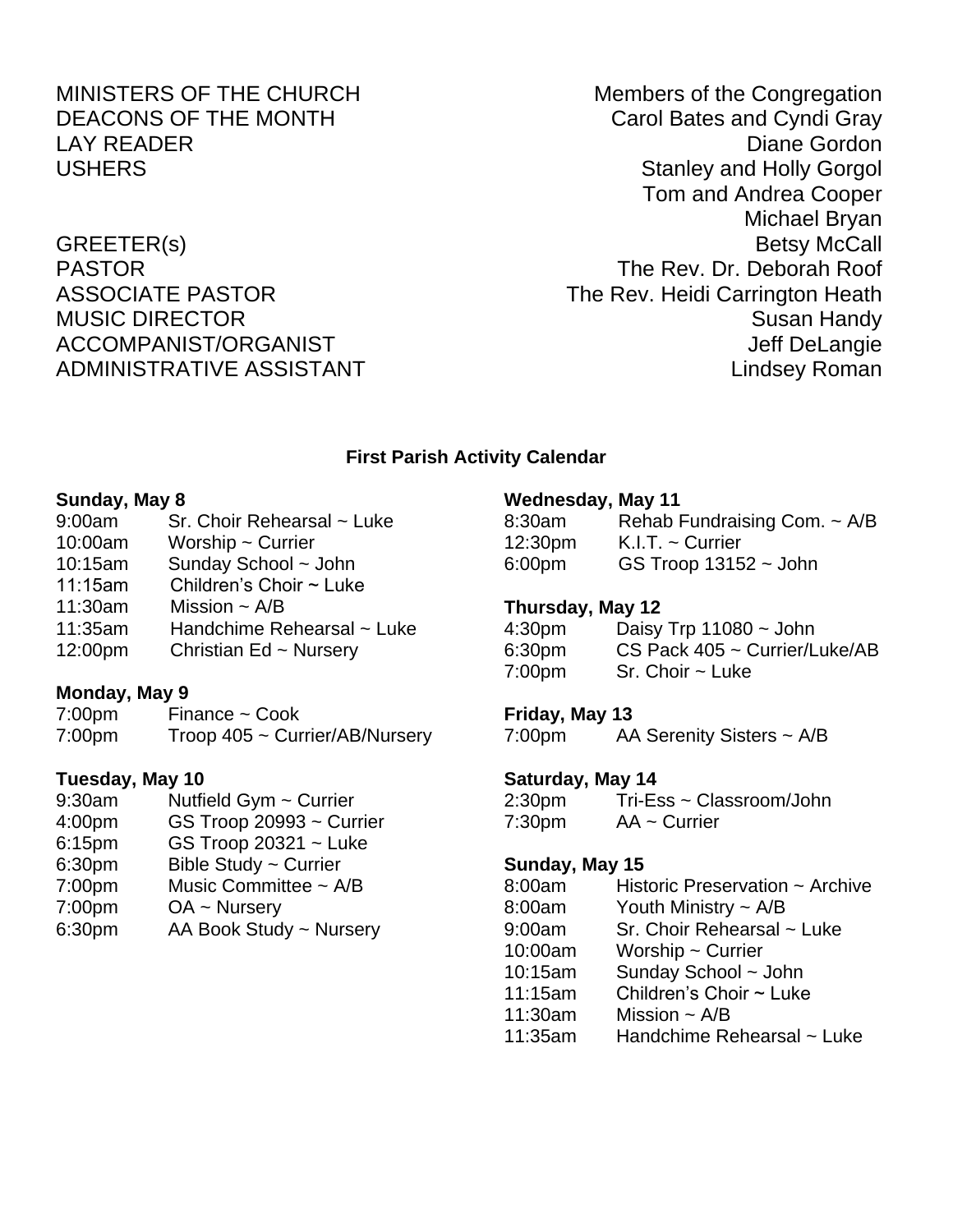## **Psalm 47**

To the leader. Of the Korahites. A Psalm.

- $<sup>1</sup>$  Clap your hands, all you peoples;</sup> shout to God with loud songs of joy.
- $2^2$  For the LORD, the Most High, is awesome, a great king over all the earth.
- $3$  He subdued peoples under us, and nations under our feet.
- $4$  He chose our heritage for us, the pride of Jacob whom he loves. *Selah*
- $5$  God has gone up with a shout, the LORD with the sound of a trumpet.
- $6$  Sing praises to God, sing praises; sing praises to our King, sing praises.
- $\sqrt{7}$  For God is the king of all the earth; sing praises with a psalm.
- $8^8$  God is king over the nations; God sits on his holy throne.
- <sup>9</sup> The princes of the peoples gather as the people of the God of Abraham. For the shields of the earth belong to God;

he is highly exalted.

## **Luke 24.44-53**

44 Then he said to them, 'These are my words that I spoke to you while I was still with you—that everything written about me in the law of Moses, the prophets, and the psalms must be fulfilled.<sup>'</sup> <sup>45</sup>Then he opened their minds to understand the scriptures,  $46$  and he said to them, 'Thus it is written, that the Messiah is to suffer and to rise from the dead on the third day,  $47$  and that repentance and forgiveness of sins is to be proclaimed in his name to all nations, beginning from Jerusalem. <sup>48</sup>You are witnesses of these things. <sup>49</sup>And see, I am sending upon you what my Father promised; so stay here in the city until you have been clothed with power from on high.'

50 Then he led them out as far as Bethany, and, lifting up his hands, he blessed them. <sup>51</sup>While he was blessing them, he withdrew from them and was carried up into heaven.  $52$  And they worshipped him, andreturned to Jerusalem with great joy;  $53$  and they were continually in the temple blessing God.